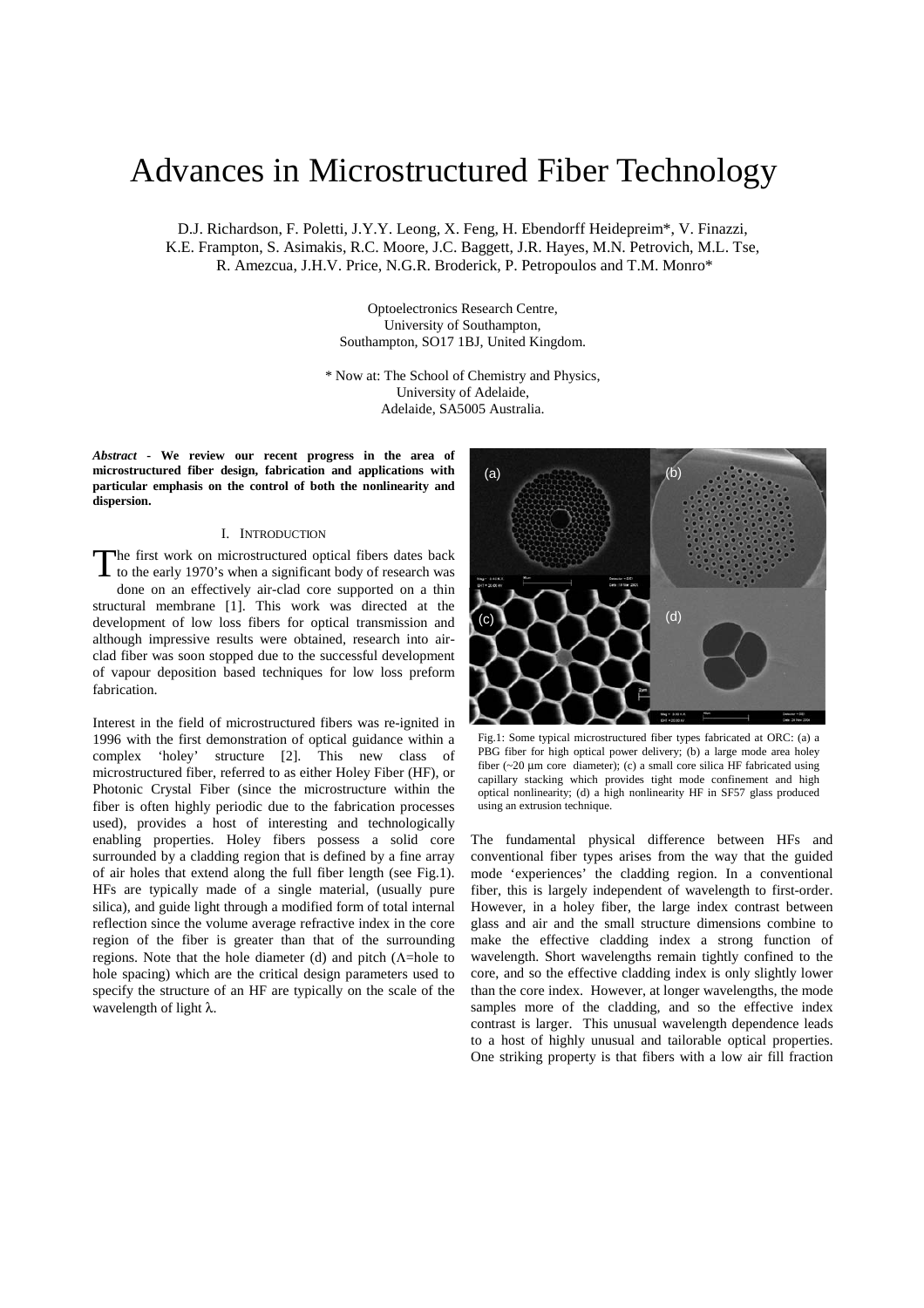$(d/\Lambda < 0.4)$  can be single-moded regardless of the wavelength [3]. This property is particularly significant for broadband or short wavelength applications. Tailoring the scale of the cladding features allows the effective fundamental mode area of a holey fiber at 1.55µm to be varied over three orders of magnitude from  $\sim 1 \mu m^2$  to 1000 $\mu m^2$  [4]. Thus HFs can be seen to have a significantly broader range of optical properties than conventional optical fibers which, as well as being of fundamental scientific interest, opens up the possibility for new and technologically important fiber devices.

Although many HFs exhibit a periodic cladding structure this is not required in order to obtain guidance by average index effects [5]. However there is another class of microstructured fiber in which a periodic arrangement of air holes is essential to confine light. This class of fiber is referred to as photonic band gap fiber (PBGF) [6]. In PBGFs the periodic arrangement of holes in the cladding region of the fiber leads to the formation of a photonic band gap in the transverse plane of the fiber. Frequencies within this band gap cannot propagate in the cladding, and are thus confined to propagate within the core which acts as a defect in the otherwise 'perfect' periodic structure. It was in fact early failed attempts to produce PBGFs that resulted in the discovery of average index guiding Holey Fibers in 1996. It took several further years before microstructured fiber fabrication technology advanced to the point that PBGFs could be fabricated and this guidance mechanism demonstrated in practice [6]. PBG fibers offer a host of unique optical properties and represent an area of acute current interest.

Within this paper we shall review recent advances in the development of microstructured fiber technology with a primary emphasis on average index guiding structures. We shall review some of the latest advances in fabrication technology and touch briefly upon developments in the modeling and design of HF structures. Finally, we shall present recent results concerning the development of fibers for nonlinear applications which highlight some of the unique features of the technology, and discuss some of the applications that it has enabled.

## II. FIBER FABRICATION

Holey fibers are typically fabricated by stacking an array of capillaries in a hexagonal configuration around a rod, which ultimately forms the core. The resulting preform is then drawn down to fiber dimensions using a conventional fiber drawing tower. If a large scale-reduction factor is required, a two-step drawing procedure is generally used. At this second stage, the microstructured region can be over-clad with a solid jacket, which allows extremely small structural dimensions to be achieved in a robust fashion. Dopants, e.g. germanium, aluminium, erbium, ytterbium, can also be incorporated into the individual stacked element to facilitate the development of fiber devices such as fiber lasers [8], amplifiers [9] and gratings [10]. By controlling the conditions under which the preform is drawn to fiber, the geometry of the fiber can be modified. For example, at high temperatures, the holes reduce in size due to surface tension effects. In this way a range of fiber profiles can be produced from one starting preform. Holey fiber technology has now reached the point that km-lengths of polymer-coated HF with losses as low as 0.28dB/km at 1.55µm [10] and tensile strengths comparable to those of conventional fiber are now possible. It is also important to note that it has been shown that advanced fiber drawing techniques such as fiber spinning previously developed to reduce the Polarisation Mode Dispersion (PMD) of conventional fibers are applicable to HF fibers without compromise to the fiber structure [11].

The fabrication of PBGFs is considerably more challenging than conventional fibers. However dramatic improvements have recently been obtained and low loss PBGFs can now be produced in practical lengths. PBGFs are also normally produced by the stack-and-draw technique. In this instance the air core is formed by removing a few elements from the centre of the stack. Various lattice structures and fiber core designs can be realized using this technique. For telecommunications wavelengths the hole pitch in the fiber are of the order a few um. A high air filling factor  $(>0.9)$  is usually required to achieve a broad bandwidth and low-loss in silica PBGFs. In the most common design, air holes are arranged in a close-packed triangular lattice, and the core is composed of seven missing elements and is surrounded by 7-8 rings of holes (see Fig.1a). Fibers with bigger cores (19 elements) are also possible and offer the possibility of reducing the intensity of the mode at the glass air interface. This leads to benefits in terms of loss reduction although clearly working with a larger core can lead to issues in terms of the existence of higher order modes. PBG fiber losses as low as 1.7dB/km have been achieved in 19-hole core designs [12] and theoretical predictions show that losses of order 0.1dB/km might ultimately be obtained in this fiber type [13].

The emergence of microstructured fiber technology is particularly useful as it allows fibers to be made from just a single material, eliminating the need for two thermally, chemically and optically compatible glasses to form the fiber core and cladding as otherwise required within conventional fibers. HFs have now been made in a range of compound glasses [14-18] and polymers [19]. It is worth noting that the possibility of using new materials with lower melting points facilitates the use of techniques other than capillary stacking for preform production and indeed the first demonstrations of preform fabrication via techniques such as extrusion [20], builtin-casting [21] and drilling [22] have all now been reported. In particular, HF technology provides a simple and convenient route to realizing fibers in high nonlinearity glasses that might otherwise not be capable of being drawn into fiber form. To date, highly nonlinear soft glass HFs have been demonstrated for chalcogenide [14], lead silicate [15,16], bismuth silicate [18] and tellurite [17] glasses. We shall discuss the fabrication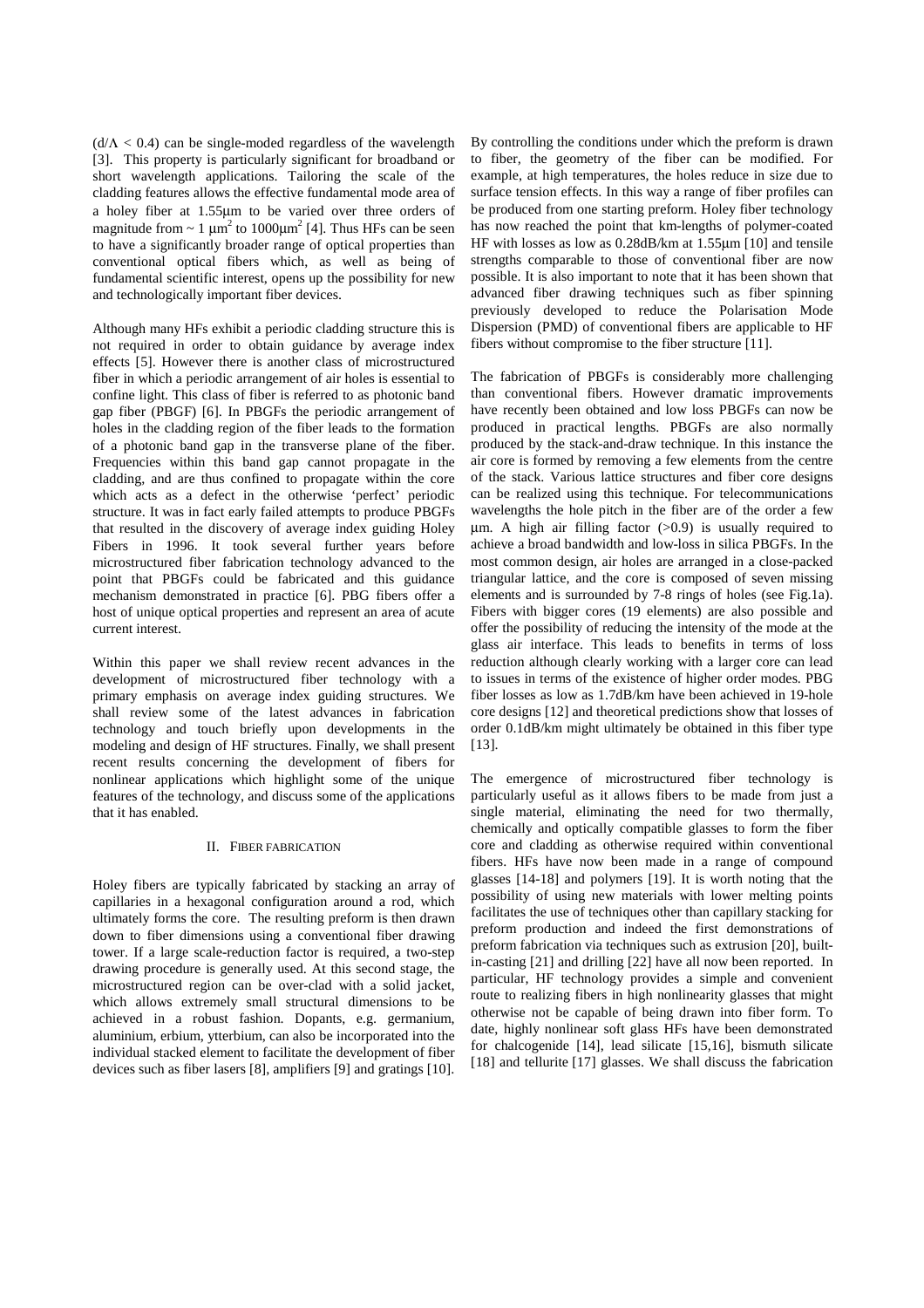

Fig.2: (a) All glass high-index core 1D MOF fabricated using a simple extrusion technique from alternating flat discs of two different glasses of suitably matched thermal and chemical characteristics (B1 and H1). (b) Plot showing the viscosity characteristics of the two glasses illustrating the temperature ranges for both preform fabrication and fiber drawing.

of an SF57 glass based HF exhibiting a record nonlinearity in detail in Section IV. It is also worth noting that many of these more exotic glass types, in particular the chalcogenides, offer extended transmission into the mid-IR. Microstructured fiber technology thus promises a new generation of fibers for mid-IR applications in medicine, sensing and defense.

Whilst HFs are typically pure air glass structures it is worth noting that MF concepts can also be applied to solid fibers made from two glasses with substantially different refractive indices, provided of course that these glasses are adequately matched in terms of their thermal and mechanical properties [23]. This opens up new fabrication possibilities and provides significant advantages for certain fiber types - not least in the sense that the fiber geometry is defined at the preform fabrication stage and that only the structure scale is defined at the draw stage.

In Fig.2a we illustrate a new extrusion technique for the production of a high-index-core, 1D, MOF based on two optical glasses with high index-contrast [24]. The microstructured preform with multiple coaxial rings is fabricated by extruding alternately stacked high- and low-index glass discs through a die of circular cross section.

The two glasses in this instance were a lead-oxide containing borosilicate glass (PbO >30mol.%) with a refractive index of



Fig.3: SEMs of two fibers of different ODs drawn from the same extruded preform showing preservation of the initial structure on two different dimension scales ((a) fiber OD=825 $\mu$ m, (b) fiber OD=135 $\mu$ m).

n=1.76 at 1550nm (referred as B1 hereafter), and a potassiumfluoride (KF) containing borosilicate glass with index n=1.53 at 1550nm (referred as H1 hereafter). Fig.2(b) shows the viscosity curves of these two glasses measured using the parallel-disc technique. It can be seen that there is some thermal mismatch between these two glasses in the extrusion and fiber drawing regimes. However our results show that this thermal mismatch is within acceptable bounds. In our experiments 1.0 mm thick high-index glass discs were stacked alternately with 2.0 mm thick low-index glass discs. The stack of glass discs was heated to above the glass softening temperature (corresponding viscosity:  $\sim 10^9$ -10<sup>7</sup> poise). The stack was then extruded through the circular die exit under visco-elastic glass flow conditions to form a preform with multiple coaxial ring layers. The extruded preform was then reduced in scale on a fiber-drawing tower into cane with a  $790 \pm 10$  µm outer-diameter (OD). An 80mmlong section of uniform cane was selected and inserted within a high-index B1 glass jacket-tube with 18mm OD and  $800 \pm 10$  m inner-diameter (ID). Finally, this rod-in-tube assembly was pulled into a high-index-core 1D MOF. Fibers with a variety of ODs ranging from 825 to 115 m were produced.

Figs.3a and b show Scanning Electronic Microscope (SEM) photographs of this high-index-core 1D MOF with 825 m and 135 m OD, respectively. The high-index-core is surrounded by 9 alternate rings of low and high-index glass. Observe that the resulting core and rings are highly circular and concentric. By examining SEMs for fibers with ODs ranging from 825 m to 135 m we were able to demonstrate that the microstructure geometry of this high-index-core 1D MOF is dimensionindependent as expected and consistent with previous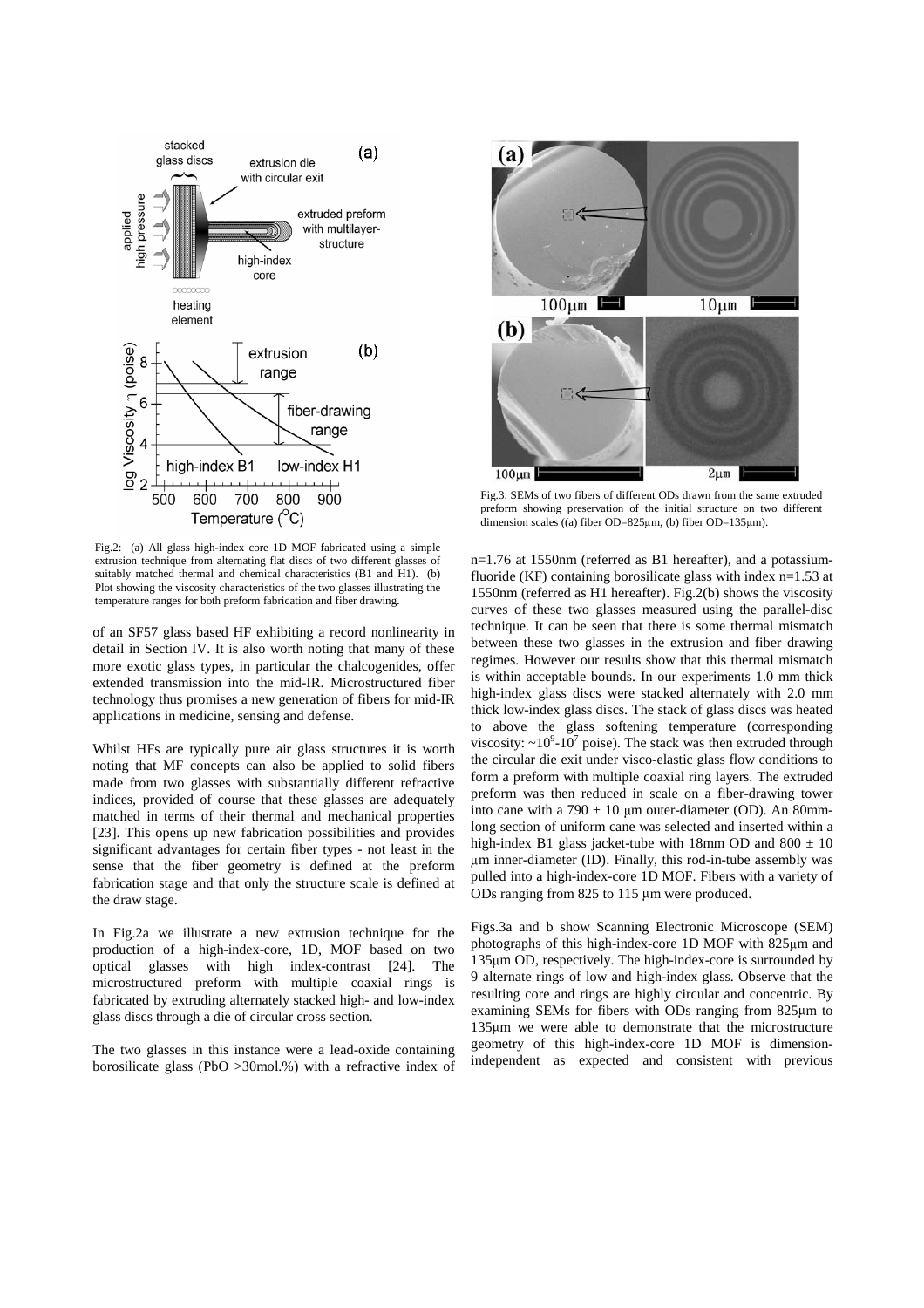observations made in 2D-structured SOlid HOle (SOHO) fibers [23]. This is an important advantage of solid MOF relative to air-filled holey fiber since it allows the stable and repeatable definition of transverse structure that is essential for achieving optical fibers with pre-determined optical characteristics. Note that the diameter of the rings varies across the fiber due to the complex interplay of friction effects within the die during extrusion and the thermal mismatch between the two glasses. By adjusting the thickness of the starting discs to compensate this non-uniformity, it should be possible to achieve preforms with ring layers of controllable thickness (such as periodically spaced ring layers if required). Using this approach we have so far succeeded in making single mode fibers with losses below 4dB/m. Further improvements in loss and fibers with specific dispersion characteristics are anticipated in the near future.

#### III. FIBER MODELLING AND DESIGN TOOLS

The simplest method for modelling the optical properties of HFs is the effective index model [4], which uses a (scalar) equivalent step-index fiber approximation. Although this model can provide some insight, it cannot accurately predict modal properties such as the dispersion and birefringence, which depend critically on the cladding configuration. Note that when the air fill fraction is large or the structure scale is small, it is necessary to use a full vector method. One general vector approach to describing the complex spatial index distribution in a HF involves decomposing the refractive index profile and modal fields into plane waves [25,26]. This technique is computationally intensive, since it does not take advantage of the localization of the guided modes in the fiber core. Multipole methods have also been developed to study HFs [27], and this method is well suited to evaluating the confinement losses and symmetry properties of single-material HF designs. A hybrid approach, which is efficient, since it uses localized functions to describe the guided modes, and accurate, because it uses plane waves to describe the index profile, is described in Refs [4,28]. Finally it is worth mentioning that FEM methods are also very well suited to modeling microstructured fibers and can be extremely efficient and fast.

Now that efficient techniques for modeling microstructured fibers have been developed there is a growing interest in developing inverse design techniques to design and optimize fiber structures with specific parameters. This is particularly important given the vast parameter spaces that are possible with this technology. For example, we have recently investigated the use of Genetic Algorithms to target fibers with specific combinations of desired properties [29]. Specifically, we used our GA approach to design dispersion flattened fibers for broadband nonlinear applications. We used the GA to minimize the integrated chromatic dispersion value over the wavelength range 1500nm to 1600 nm for various generic holey fiber structures such as the one shown inset in Fig.4 (which is characterized by 6 structural parameters). We restricted the



Fig.4: Calculated dispersion profile for the radially chirped pure-silica HF shown in the Inset, optimized using a GA.  $(A=1.516\mu m, d_1, d_2. d_5=0.317,$  $0.484, 0.571, 0.632, 0.667 \text{ }\mu\text{m}$ ).

parameter space to cover only those designs offering relatively high effective nonlinearity. The results we obtained demonstrate that ultra-flat dispersion profiles can be achieved for this structure whilst maintaining a reasonably high effective nonlinearity  $(\gamma=10.4 \text{ W}^{-1} \text{km}^{-1})$  for the case shown in Fig.4). Average dispersion slopes of less than  $3 \times 10^{-3}$  ps/nm<sup>2</sup>/km were possible over the full target wavelength range. Our tolerance analysis showed that for this design a precision of less than 1% in hole size and position are necessary to control the dispersion characteristics with suitable accuracy. The GA approach represents a powerful design tool and can be used to optimize the design of many HF types. The area of inverse fiber design represents a key area of research and holds much promise for the development of a host of interesting new fibers.

#### IV. NONLINEAR FIBER TECHNOLOGY AND APPLICATIONS

Arguably the most exciting prospect for microstructured fiber technology is the possibility of developing fibers with accurately controlled values of nonlinearity and dispersion. It is here that one can truly benefit from the large linear and nonlinear refractive index contrasts between glass and air, in order to realize fibers with truly unique and useful properties. By suitable control of the fiber transverse structure, and material choice, it is possible to envisage fiber designs with nonlinearities that are tailorable over more than 6-orders of magnitude. This opens up a host of new device possibilities ranging from nonlinear elements for telecommunications applications through to low nonlinearity fibers for high power laser delivery. In Table I we summarize a range of holey type structures and tabulate the ranges of both the nonlinearity per unit length  $\gamma$  and loss that can be achieved currently, and indicate values that we expect to be realised in the future. The effective mode area  $A_{\text{eff}}$  and  $\gamma$  of a fiber at a wavelength  $\lambda$  are related via  $\gamma = 2\pi n_2 / (\lambda A_{\text{eff}})$  where  $n_2$  is the nonlinear refractive index of the glass.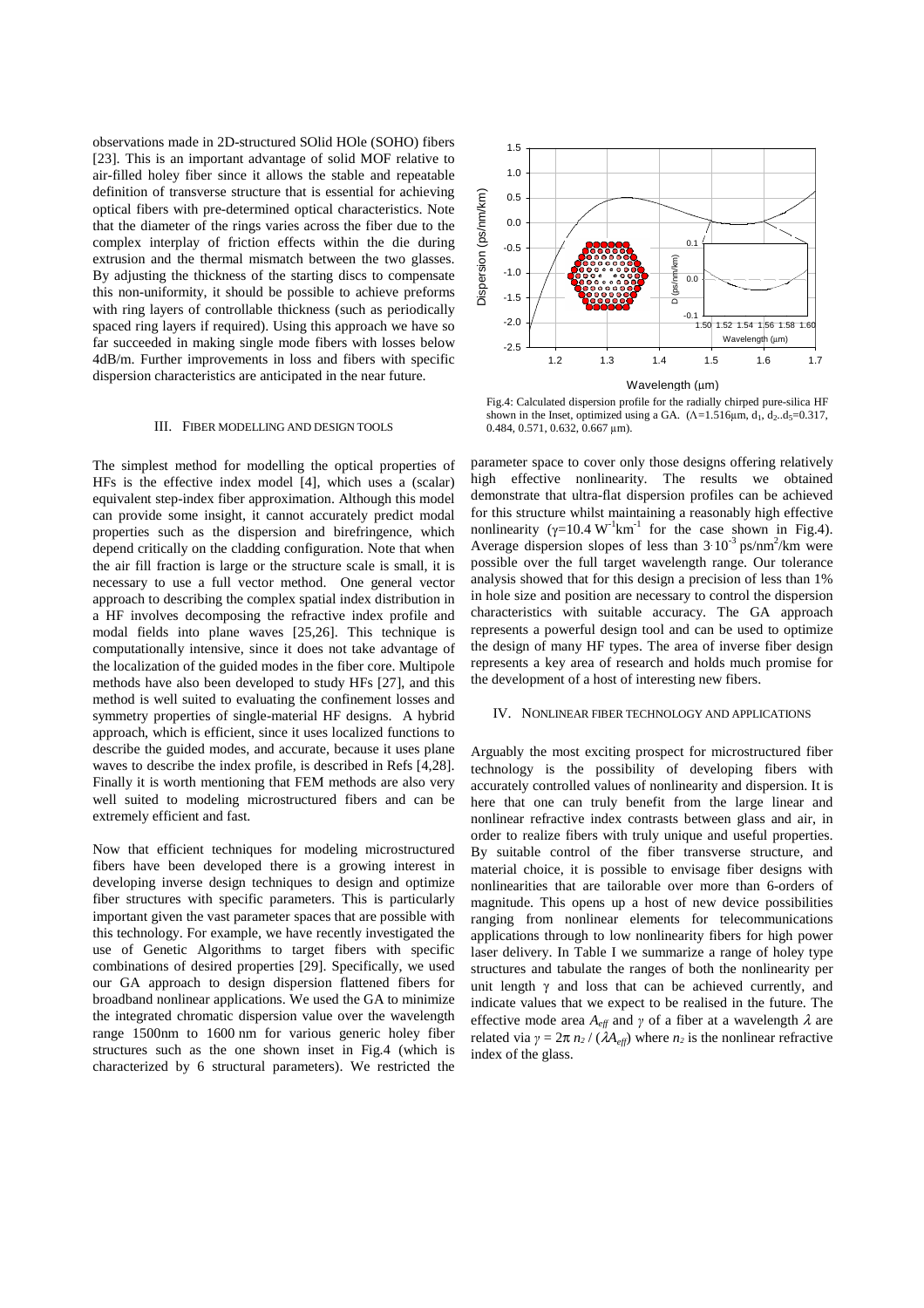In the low nonlinearity extreme we estimate that low loss PBG fibers with nonlinearities around 1000 times lower than existing SMF should be possible by minimizing the amount of light propagating within the solid regions of the fiber, and maximizing the amount of light within the low nonlinearity air core. (Air has 3 orders of magnitude less nonlinearity than glass which, in conjunction with the fact that fibers can be designed with >99.5% of the mode in air, accounts for the massive reduction in effective nonlinearity). At the other extreme we can anticipate HFs with nonlinearities that are 10,000 times that of conventional SMF by making use of the tight mode confinement possible in small-core, high-NA HF, and the large material nonlinearities that can be achieved in high index materials such as chalcogenide glass. Note that once such high levels of nonlinearity can be achieved, e.g. to the point that devices of order 1m become practical, then the relatively high losses of the high index base materials cease to be a major limiting issue for many important applications.

The high index contrast between air and glass allows for extreme values of waveguide dispersion and this can be used to control the large material dispersion associated with compound glasses at wavelengths of interest in the near IR – e.g. at 1550nm for telecommunications, or around 1060nm for incorporation within Yb-doped fiber based devices. Such possibilities were previously exploited in silica HFs to obtain anomalous dispersion, and hence support of optical solitons [30] and supercontinuum generation [31] at pump wavelengths in the visible/near IR. Other work, such as that described in Section III above, has shown that waveguide dispersion can also be tailored to provide broadband dispersion-flattened properties [4,32]. To illustrate the potential for dispersion control in high nonlinearity fibers, and to indicate some of the compromises that are often required in terms of trading nonlinearity for dispersion control we describe some of our recent work on the fabrication of lead silicate glass HFs.

Lead silicate glass is proving a particularly promising material for high-nonlinearity HFs. In 2003 we reported a lead-silicate (Schott SF57 glass) HF with  $v=640 \text{ W}^{-1} \text{km}^{-1}$  [33]. Here we show that by improving the fabrication process and optimizing the fiber design, values of  $\gamma$  as high as 1860 W<sup>-1</sup>km<sup>-1</sup> at 1.55  $\mu$ m was an can be realized with improved fiber losses [34]. This  $\gamma$  value approaches the ultimate limit for this material and represents the highest value of nonlinearity yet reported for an optical fiber. In addition, through a slight modification of our design, we show that we can tune the dispersion characteristics of the fiber to improve its performance for supercontinuum generation when pumped at wavelengths around  $1.06 \mu m$ . This wavelength region is technologically significant in that it can be addressed using Yb-doped fiber lasers to realize all fiber SC sources.

Lead silicate glasses offer higher thermal and crystallization stability and less steep viscosity-temperature-curves than chalcogenide and heavy metal oxide glasses, although the material nonlinearity is lower. SF57 glass exhibits the highest

| <b>TABLE I</b>                                     |                            |                                |                                                             |
|----------------------------------------------------|----------------------------|--------------------------------|-------------------------------------------------------------|
| <b>Fiber Type</b>                                  | γ @1550nm<br>$(W.km)^{-1}$ | Loss $/$<br>(dB/m)             | <b>Typical</b><br><b>Applications</b>                       |
| Optimised Silica<br>PBG fiber                      | $0.005$ ?                  | $0.0001$ ?                     |                                                             |
| PBG fiber<br>(Fig.1a)                              | 0.01                       | 0.001                          | Laser Beam<br>Delivery,<br>High power pulse<br>compression. |
| <b>Large Mode</b><br><b>Area Fiber</b><br>(Fig.1b) | 0.1                        | 0.001                          |                                                             |
| <b>Standard SMF</b>                                | $\mathbf{1}$               | 0.0002                         |                                                             |
| <b>Pure Silica small</b><br>core HF<br>(Fig.1c)    | 70                         | $-0.04$                        | Supercontinuum                                              |
| <b>SF57 Small core</b><br>HF<br>(Fig.1d)           | 1860                       | $-2$<br>(0.3dB/m)<br>material) | Generation,<br>Nonlinear optical<br>switching               |
| Chalcogenide<br>Small core HF                      | 10,000 ?                   | 0.12                           |                                                             |

Table 1: Summary of nonlinear and loss characteristics of various current (bold) and possible future (italics) microstructured fiber types. Indicative application spaces for the various fiber types are also specified.

nonlinearity among commercially available lead silicate glasses. The high lead concentration of this glass leads to a high linear refractive index of 1.81 at 1550 nm with losses in the bulk glass as low as 0.3dB/m at 1550 nm. The nonlinear index has been measured to be  $4.1 \times 10^{-19}$  m<sup>2</sup>/W at 1060nm. Lead glasses also exhibit low softening temperatures of  $~500^{\circ}$ C, which allows the use of extrusion for fiber preform processing.

We used a three-step procedure for the production of our first fibers (Fig.5). A block of cylindrical shaped glass of outer diameter (OD) =30mm and height=30mm were first cut from a block of SF57 bulk glass using ultrasonic drilling and are used to extrude the structured preform and jacketing tube. Microstructured preforms, rod and tubes can be reproducibly fabricated in this way and good dimensional control can be achieved. The structured preform, which has an OD of ~16mm, was annealed and then drawn on a fiber drawing tower into a smaller scale cane of about 1mm OD. The jacketing tube is extruded with an OD of  $\sim$  10mm and inner diameter (ID) of about ~1mm sufficient to allow the structured cane to be inserted within it. Finally, the annealed cane is inserted within the extruded jacketing tube and the assembly is drawn down to fiber. The feasibility of this approach for very small core high NA HF fabrication has been demonstrated in the ORC for a number of glasses. Careful adjustment of the tension applied during fiber drawing allowed us to accurately control the outer diameter of the fiber, and hence the dimensions of the inner core itself. HFs with core diameter in the range of 1.0-1.3 µm were produced from 2 different assemblies. From a single preform with a length of  $\sim$ 15 cm, we produced fiber lengths of  $\sim$ 200 m, wound on a spool in several bands of uniform outer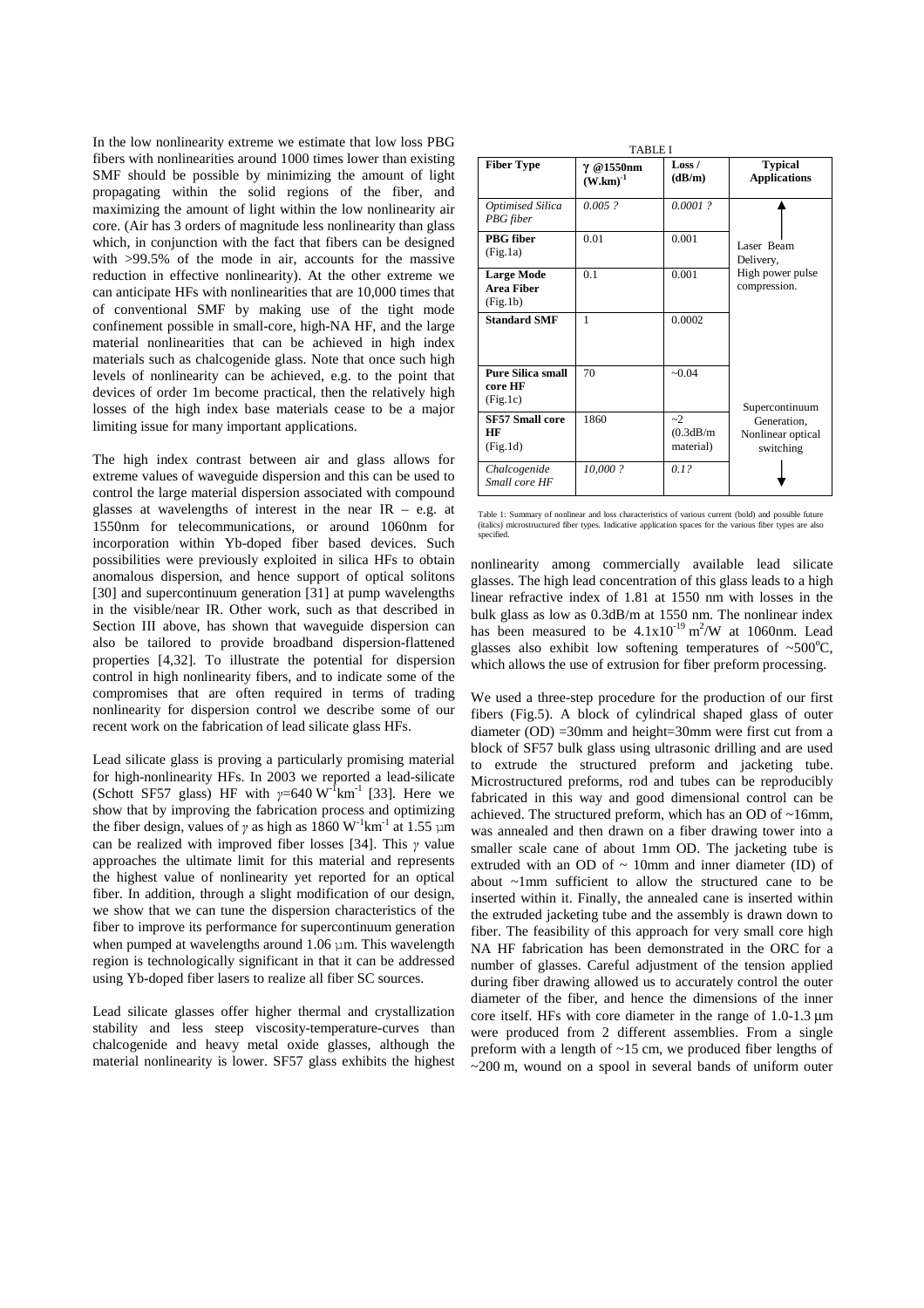

Fig.5: Fabrication scheme of the extruded lead silicate HF.

diameter in the range 100 to 150 m. Note that the ratio between core size and fiber diameter can be changed via the choice of jacketing geometry and corresponding cane size, which allows the fiber diameter for a certain core size to be set.

We first performed a range of design calculations for a triangular core, SF57 HF structure (see Fig.6) in order to establish the variation in effective nonlinearity with core diameter of the HFs. The calculations were performed using FEMLAB, a commercial full-vector modal solver, based on the Finite Element Method. The results of these calculations are summarized in Fig.7 where we plot  $\gamma$  versus core diameter for both operating wavelengths of 1550 nm and 1060 nm. From this plot, we determined that a HF with a value of  $\gamma$ approaching  $2000 \text{ W}^{-1} \text{km}^{-1}$  at 1550 nm is possible for core diameters in the range 0.6-1.0 m. This fiber type is interesting for several nonlinear applications, offering the prospect of realizing compact nonlinear devices operating at low powers. Our smallest core fiber with a core diameter of 1 m (Fiber#1) is close to the peak of the nonlinearity curve that corresponds to 1.55  $\mu$ m in Fig.7. Note that we targeted a diameter of 1  $\mu$ m as <sup>10</sup> this provides a reasonable trade-off in terms of nonlinearity and the ease and efficiency of coupling into the fiber.

We first determined the guidance characteristics of Fiber#1 at both 1 m and 1.55 m, both experimentally by imaging the near-field of the guiding mode with an infrared camera and theoretically by calculating the mode profile from the SEM image. For both wavelengths, the predicted fundamental mode profile has a triangular shape in good agreement with the measured mode profile. The predicted effective mode areas are 0.84  $\mu$ m<sup>2</sup> at 1.06  $\mu$ m and 1.1  $\mu$ m<sup>2</sup> at 1.55  $\mu$ m. A white light loss measurement was performed which showed a loss of 2.1 dB/m at 1.06 m and 2.3 dB/m at 1.55 m. The reduced losses of this HF represent a significant improvement from our earlier demonstrations (~9 dB/m), which we attribute to advances in the fabrication through the use of ultrasonic cleaning of the preform. To explore the impact of the microstructure on the fiber properties, we also produced unstructured and unclad fibers (so-called bare fibers), which were drawn directly from



Fig.6: SEM of the SF57 glass HF Fiber#1 (core diameter  $\sim$ 1 $\mu$ m).

extruded rods. For this heavily multimode solid SF57 fiber, we measured a loss of 1.0 dB/m at 1µm indicating a modest increase in the background loss in going from bulk to fiber.

The effective nonlinear coefficient,  $\gamma$ , of the small-core HF at 1550nm was estimated from the measurement of the nonlinear phase shift induced via self-phase modulation of a continuous wave, dual-frequency, optical beat signal propagated through the fiber. The results of this measurement are summarized in Fig.9 and yield an estimate of  $\gamma = 1860 \text{ W}^{-1} \text{km}^{-1}$ , establishing this HF as the most nonlinear fiber ever produced. This number is slightly higher than our predicted value and we estimate it to be within 10-20% of the maximum value possible in this glass. In order to assess the dependence of the fiber dispersion characteristics on the core diameter of the HFs, the group velocity dispersion of a range of HFs of various core dimensions was calculated from the index profile of the fibers using FEM-based calculations. The zero-dispersion wavelength for this glass is  $\sim$ 1.97  $\mu$ m, however the strong waveguiding properties of the HF allow the large normal material dispersion at short wavelengths to be overcome. For a given wavelength, the dispersion value of small-core HFs increases as the core size decreases, due to enhanced waveguide dispersion. As a result, the zero-dispersion wavelength is shifted towards shorter wavelengths. The results of our calculations are summarized in Fig.8 where we plot the corresponding dispersion curves for different core diameters.

The plots show that a fiber with a zero-dispersion wavelength at 1060 nm (and also exhibiting a  $\gamma = \sim 2000 \text{ W}^{-1} \text{km}^{-1}$  at these wavelengths) is possible for a core diameter of 1.3  $\mu$ m. This HF exhibiting an extremely small solid glass core and a very high air-filling fraction, not only displays unusual chromatic dispersion properties but also yields very high optical intensities per unit power. Thus it can be extremely well suited for nonlinear optic applications, where high effective nonlinearities, together with excellent control of chromatic dispersion, are essential for power-efficient devices. During the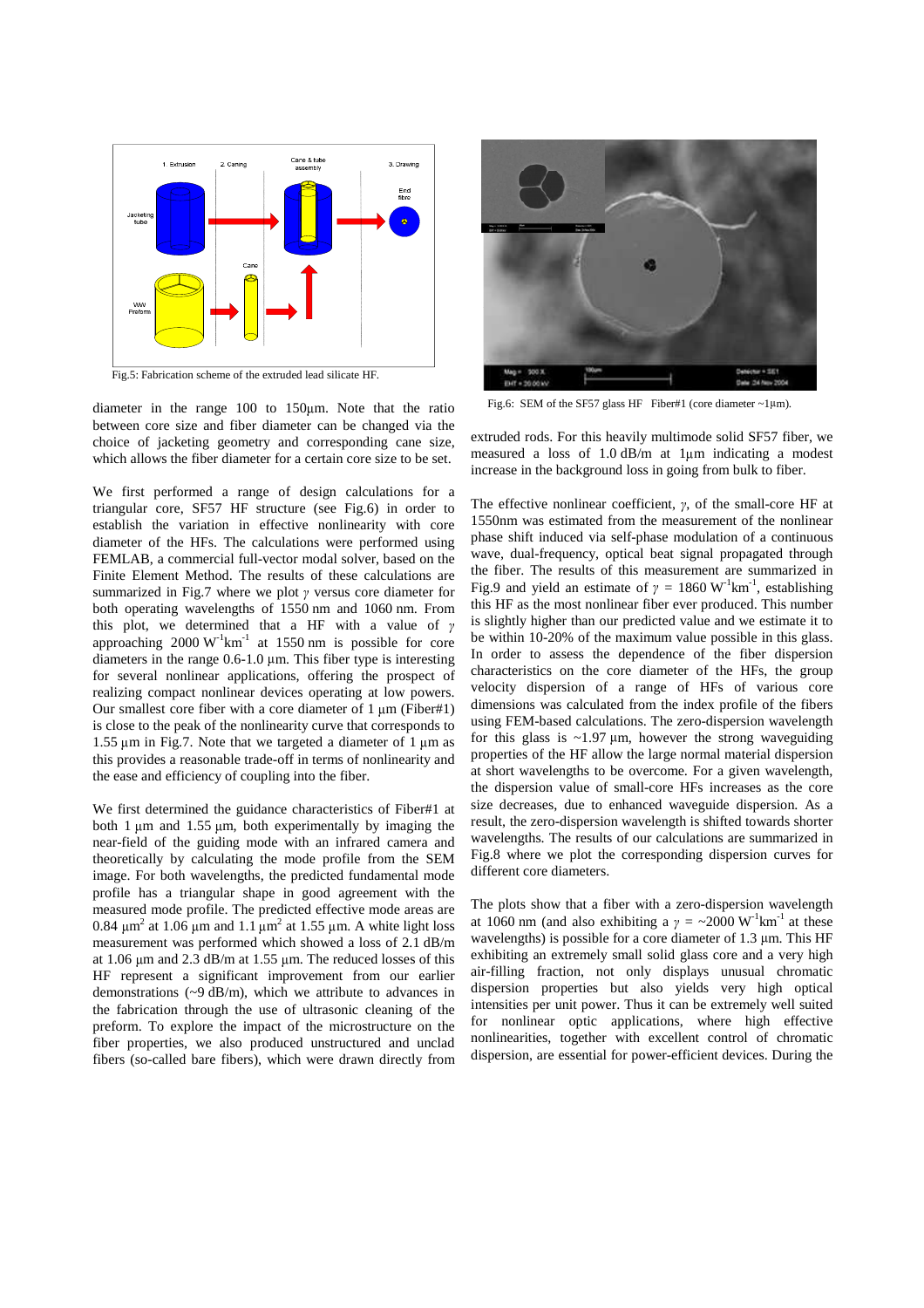

Fig 7: Effective nonlinear coefficient at 1.55 um and 1.06 um.



Fig.8: Dispersion curves for bulk glass and HFs with different core diameters.

pull described in the previous section, we also fabricated a fiber with a slightly larger core  $(1.3 \mu m)$ , in accordance to these specifications (Fiber#2). This fiber had similar properties in terms of mode shape and loss to Fiber#1.

At present we have no ready way to measure the dispersion profile of short lengths of our fibers around 1  $\mu$ m, so we chose to directly perform spectral broadening/supercontinuum experiments to highlight the fact that these HFs have a low dispersion in the 1 m range. We launched 200 fs pulses at a repetition rate of 80 MHz and a wavelength of 1.06  $\mu$ m with pulse energies up to 200pJ into short lengths of the two fibers. The pulses were first launched into  $\sim$ 3 m of the 1.0  $\mu$ m core HF (Fiber#1). Note, this length is far longer than required for the generation of supercontinuum and that so far we have made no attempt to optimize our set-up in terms of fiber length. For modest power levels (launched pulse energies below ~45 pJ) we saw clear evidence of Raman soliton formation (Fig.10a). As we increased the power further, the spectral extent of the newly generated frequencies became broader (extended mainly towards the longer wavelength side) and the spectrum became smoother. We achieved a spectral broadening in excess of



Fig. 9: Measured nonlinear phase shift as a function of input power vielding  $\gamma = 1860 \text{ W}^{-1} \text{km}^{-1}$  from the slope of the linear fit for Fiber#1 with 1 um core.

600 nm for launched pulse energies as low as 80 pJ. The spectral dip observed around 1.44  $\mu$ m is due to the OH absorption in the fiber which peaks at this wavelength.

We next experimented with a  $\sim 50$  cm long piece of the 1.3  $\mu$ m core HF. The zero-dispersion wavelength of this HF was much closer to the operating wavelength of the laser. This is most clearly evidenced by the significant spectral broadening due to SPM and four wave mixing at both longer and shorter wavelengths relative to the pump, observed at reduced pulse energy levels (see the 8 pJ plot in Fig.10b). No such broadening is observed for fiber#1 (see the 14 pJ plot in Fig.10a). At higher pulse energies (100 – 130 pJ) the spectral components in fiber#2 spanned more than an octave and extended well into the shorter wavelength IR/visible regions of the spectrum.

These experiments show that lead silicate HFs hold promise for the development of compact nonlinear devices, such as all-fiber SC generators, operating at low powers. Application of the same fabrication approach to other more nonlinear glass materials than SF57 should ultimately allow for fibers with even higher values of effective nonlinearity per unit length.

It is also worth noting that as power levels from laser systems are increased, fibers with controllably low values of nonlinearity and good power handling characteristics are also finding increased uses in nonlinear applications. For example pure silica HFs with small holes and large hole spacing can be produced offering relatively large mode areas, well-defined low values of optical nonlinearity, and pure single mode guidance characteristics [35]. Fibers such as those shown in Fig.1b have thus found use in the nonlinear compression of pulses from high power fiber and thin disk lasers [36]. We show an example of such an application in Fig. 11 where a short length of LMA HF is used to generate SPM broadened from high power 800fs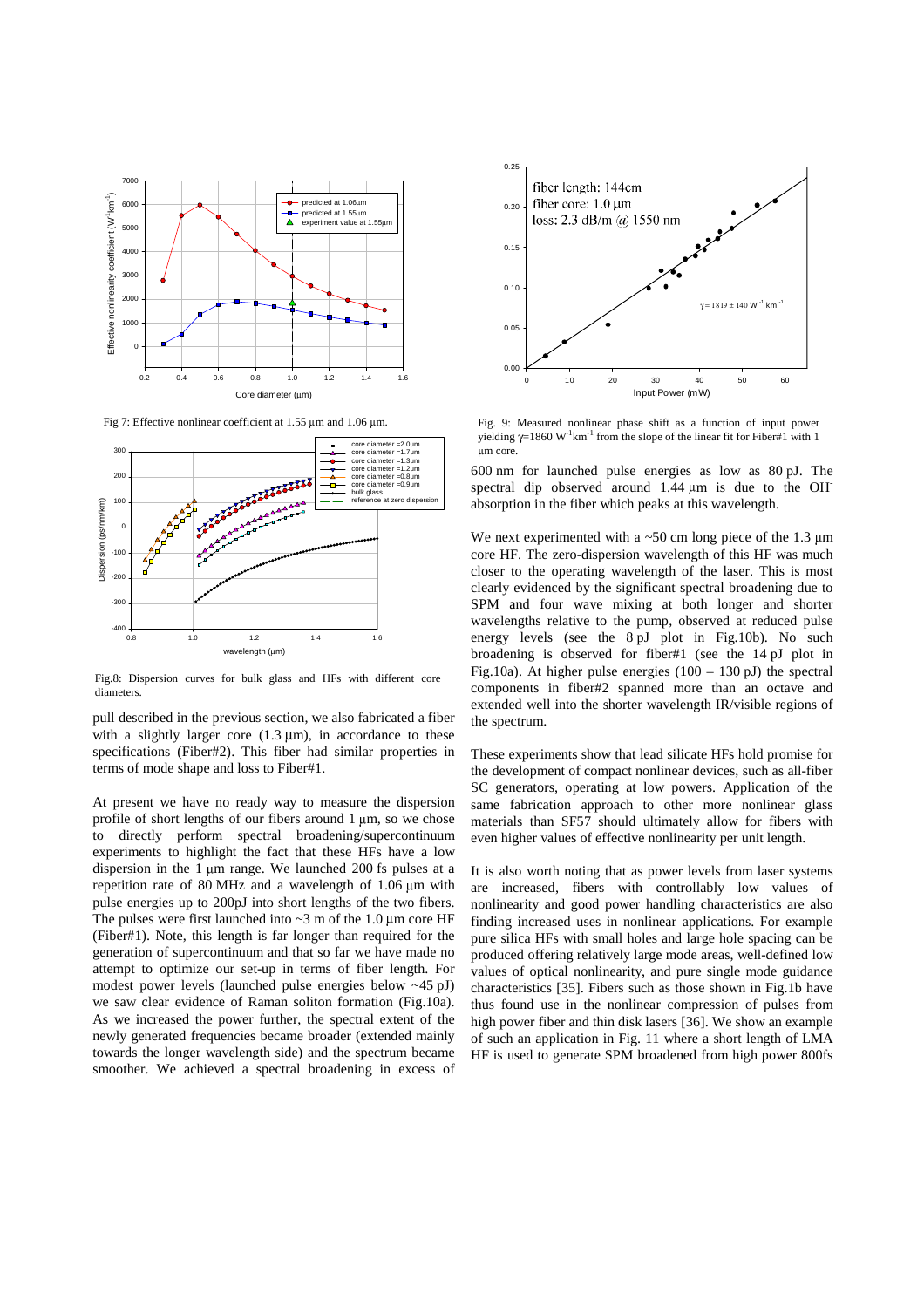

Fig.10: Spectra obtained at various launched pulse energies for (a) Fiber#1, and (b) Fiber#2.



Fig.11: (a) Experimental configuration of the pulse compression scheme developed by our colleagues at ETH Zurich; (b) SPM broadened spectrum; (c) 33fs compressed pulses at the system output.

pulses generated within a mode-locked thin disk laser. The resulting pulses exhibit a largely linear chirp and are compressible to ~33fs using a prism delay line. The peak power of the compressed pulses was ~12MW and the average power through the system was 18W. This level of performance makes the source highly attractive for a host of ultrafast laser applications.

Although holey and conventional fibers can exhibit similar characteristics at any given wavelength, HFs have a distinct advantage for broadband and short wavelength applications due to their ability to be single-moded over a large wavelength range. The largest mode size that can be tolerated in practice is determined by macroscopic bending losses, and recent work demonstrates that HFs can possess at least comparable bend losses to similarly sized conventional fibers and offer potential advantages in terms of long term power handling capability [37].

#### V. CONCLUSIONS

In conclusion we have reviewed recent progress in the general area of microstructured fiber design fabrication with an emphasis on the design of fibers with controllable nonlinear

properties. We consider the technology to hold great promise for use across a host of scientific and industrial sectors including the development of compact devices for all optical processing of signals within telecommunications through to the transmission of high power laser beams for industrial processing. We also highlight the versatility and flexibility of the technology in terms of the use of different materials. This will open up a range of new opportunities within new wavelength regimes, in particular within the mid-IR, for which it has been difficult to produce fibers using traditional approaches.

#### **ACKNOWLEDGMENTS**

J.Y.Y. Leong is supported by a Malaysian Government Studentship. S. Asimakis is supported by the Greek State Scholarships Foundation.

### **REFERENCES**

- [1] P. Kaiser, E.A.J. Marcatili, and S.E. Miller, "A new optical fiber," Bell Sys. Tech. J. **52**, 265-269 (1973).
- [2] J. C. Knight, T. A. Birks, P. St. J. Russell and D. M. Atkin, "All-silica single-mode optical fiber with photonic crystal cladding," Opt. Letts. , **21**, 1547-1549 (1996).
- [3] T. A. Birks, J. C. Knight and P. St. J. Russell, "Endlessly single-mode photonic crystal fiber," Opt. Letts., **22**, 961-963 (1997).
- [4] T. M. Monro, D. J. Richardson, N. G. R. Broderick and P. J. Bennett, "Holey optical fibers: an efficient modal model," J. Lightwave Technol., **17**, 1093-1102 (1999).
- [5] T. M. Monro, P. J. Bennett, N. G. R. Broderick and D. J.Richardson, "Holey fibers with random cladding distributions," Opt. Letts., **25**, 206- 208 (2000).
- [6] J. C. Knight, J. Broeng, T. A. Birks, and P. St. J.Russell, "Photonic band gap guidance in optical fibers," Science, **282**, 1476-1478 (1998).
- [7] J Zhou, K Tajima,K. Nakajima, K. Kurokawa, C. Fukai, T. Matsui, I Sankawa, "Progress on low loss photonic crystal fibers", Opt. Fiber Tech., **11**, 101-110, (2005).
- [8] K. Furusawa, T. M. Monro, P. Petropoulos and D. J. Richardson, "Modelocked laser based on ytterbium doped holey fiber," Electron. Lett., **37**, 560-561 (2001).
- [9] J. H. V. Price, K. Furasawa, T. M. Monro, L. Lefort and D. J. Richardson, "A tuneable, femtosecond pulse source operating in the range 1.06 - 1.33 microns based on an Yb doped holey fiber amplifier", Postdeadline paper CPD1, Proc. CLEO'2001 (2001).
- [10] B. J. Eggleton, P. S. Westbrook, R. S. Windeler, "Grating resonances in air-silica microstructured optical fibers," Opt. Letts., **24**, 1460-1462 (1999).
- [11] M.Fuochi, J.R.Hayes, K.Furusawa, W.Belardi, J.C.Baggett, T.M.Monro, D.J.Richardson, Polarization mode dispersion reduction in spun large mode area silica holey fibres, Optics Express, **12**, 1972-7, (2004).
- [12] B.J. Mangan, L. Farr, A. Langford, P.J. Roberts, D.P. Williams, F. Couny, M. Lawman, M. Mason, S. Coupland, R. Flea, H. Sabert, T.A. Birks, J.C. Knight and P. St.J. Russell "Low loss (1.7dB/km) hollow core photonic bandgap fibers", Proc. OFC 2004, PDP24, (2004).
- [13] P.J. Roberts, F. Couny, H. Sabert, B.J. Mangan, D.P. Williams, L. Farr, M.W. Maso and A. Tomlinson, T.A. Birks, J.C. Knight and P. St.J. Russell "Ultimate low loss of hollow core photonic crystal fibers", Opt. Express, **13**, 236-244, (2005).
- [14] T. M. Monro, Y. D. West, D. W. Hewak, N. G. R. Broderick and D. J. Richardson, "Chalcogenide holey fibers," Electron. Lett., **36**, 1998-2000 (2000).
- [15] K.M.Kiang, K.Frampton, T.M.Monro, R.Moore, J.Tucknott, D.W.Hewak, D.J.Richardson, H.N.Rutt," Extruded single-mode nonsilica glass holey optical fibres", Electronics Letters, **38**, .546-7, (2002).